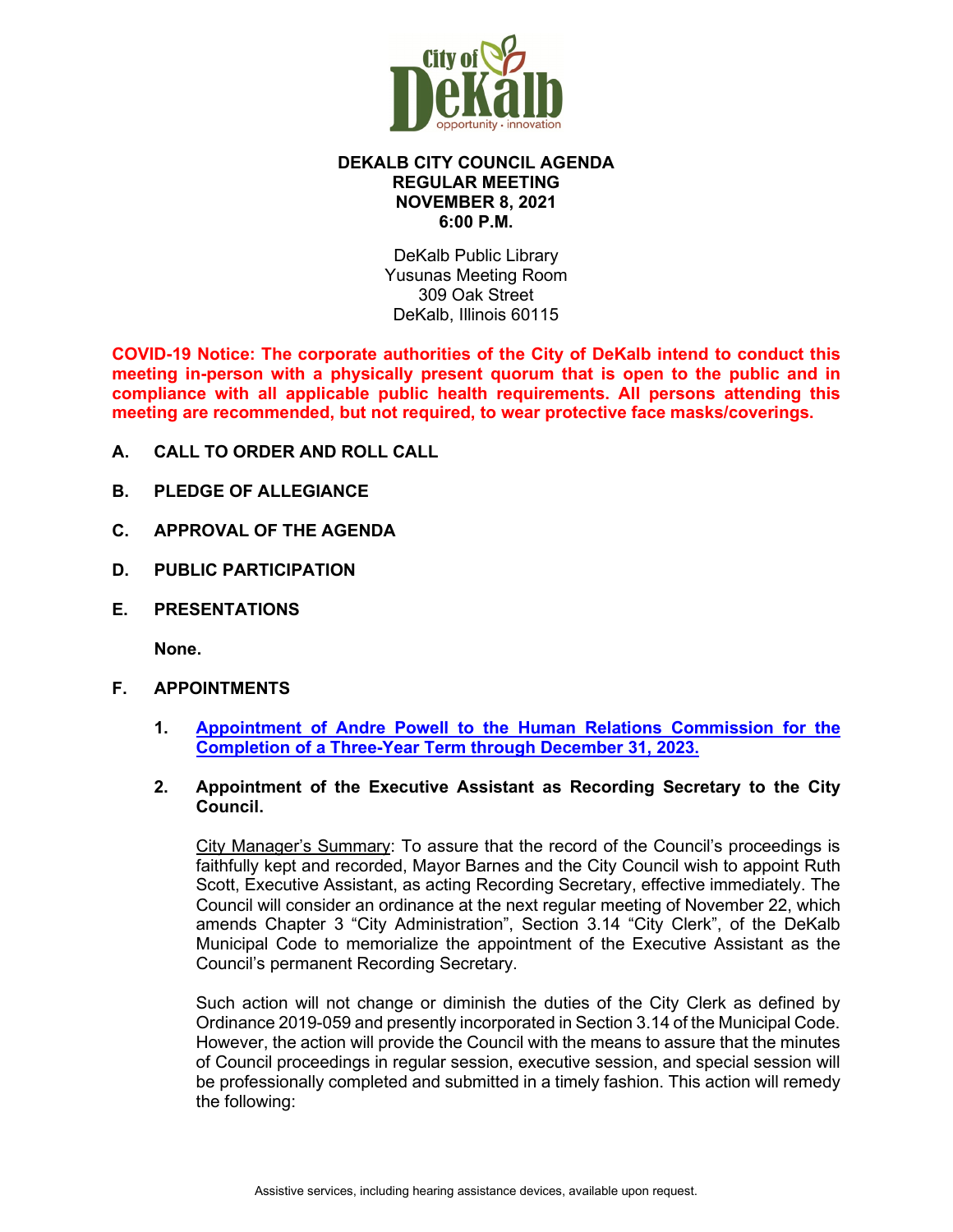- Chronically late and incomplete Council minutes that are not worthy of approval, as evidenced by the number of unapproved Council minutes on the Consent portion of this Agenda;
- Violations of the state Open Meetings Act provisions that establish deadlines for the submittal and approval of Council meeting minutes;
- Incomplete minutes, which fail to regularly and reliably note which members move and second motions; who specifically voted for or against an action item; etc.
- Numerous typographical errors including the misspelling of the Clerk's own name.

By this appointment, the Council will have an opportunity to review and approve minutes of a dedicated and consummate professional employee skilled in the process of minute-taking and dedicated to the timely submittal of such minutes. The follow-on ordinance, which will be submitted on November 22, will not prevent the Clerk from taking minutes and presenting them, but the Council will have the opportunity to choose which set of minutes to accept and approve.

# **G. CONSENT AGENDA**

- **1. Minutes of the Regular City Council Meeting of August 23, 2021.** *(Minutes for this meeting have not been submitted for Council review and approval.)*
- **2. [Minutes of the Regular City Council Meeting of September 13, 2021.](https://www.cityofdekalb.com/DocumentCenter/View/13189/3-091321-Regular-Minutes-SC-Not-Corrected)** *(Corrected minutes for this meeting, as requested by Council on October 25, 2021, have not been submitted.)*
- **3. [Minutes of the Regular City Council Meeting of September 27, 2021.](https://www.cityofdekalb.com/DocumentCenter/View/13190/4-092721-Regular-Minutes-SC-Not-Corrected)** *(Corrected minutes for this meeting, as requested by Council on October 25, 2021, have not been submitted.)*
- **4. Minutes of the Regular City Council Meeting of October 25, 2021.** *(Minutes for this meeting have not been submitted for Council review and approval.)*
- **5. [Minutes of the Joint Review Board Meeting of July 23, 2021.](https://www.cityofdekalb.com/DocumentCenter/View/13191/5-072321-JRB-Minutes-FINAL)**
- **6. [Accounts Payable and Payroll through November 8, 2021,](https://www.cityofdekalb.com/DocumentCenter/View/13192/6-APP-110821) in the Amount of [\\$1,844,977.22.](https://www.cityofdekalb.com/DocumentCenter/View/13192/6-APP-110821)**

#### **H. PUBLIC HEARINGS**

**1. Public Hearing: 2021 Annual Property Tax Levy.** *[\(click here for Public Hearing Notice\)](https://www.cityofdekalb.com/DocumentCenter/View/13193/7-PH---Truth-in-Taxation-Notice)*

City Manager's Summary: This Truth in Taxation hearing is not required because the proposed City levy that the Council supported on October 25 does not exceed 105% of the 2020 City levy. Nevertheless, a public hearing will provide another opportunity for public comment about the proposed City levy. The key facts that local residents and businesses should know are the following: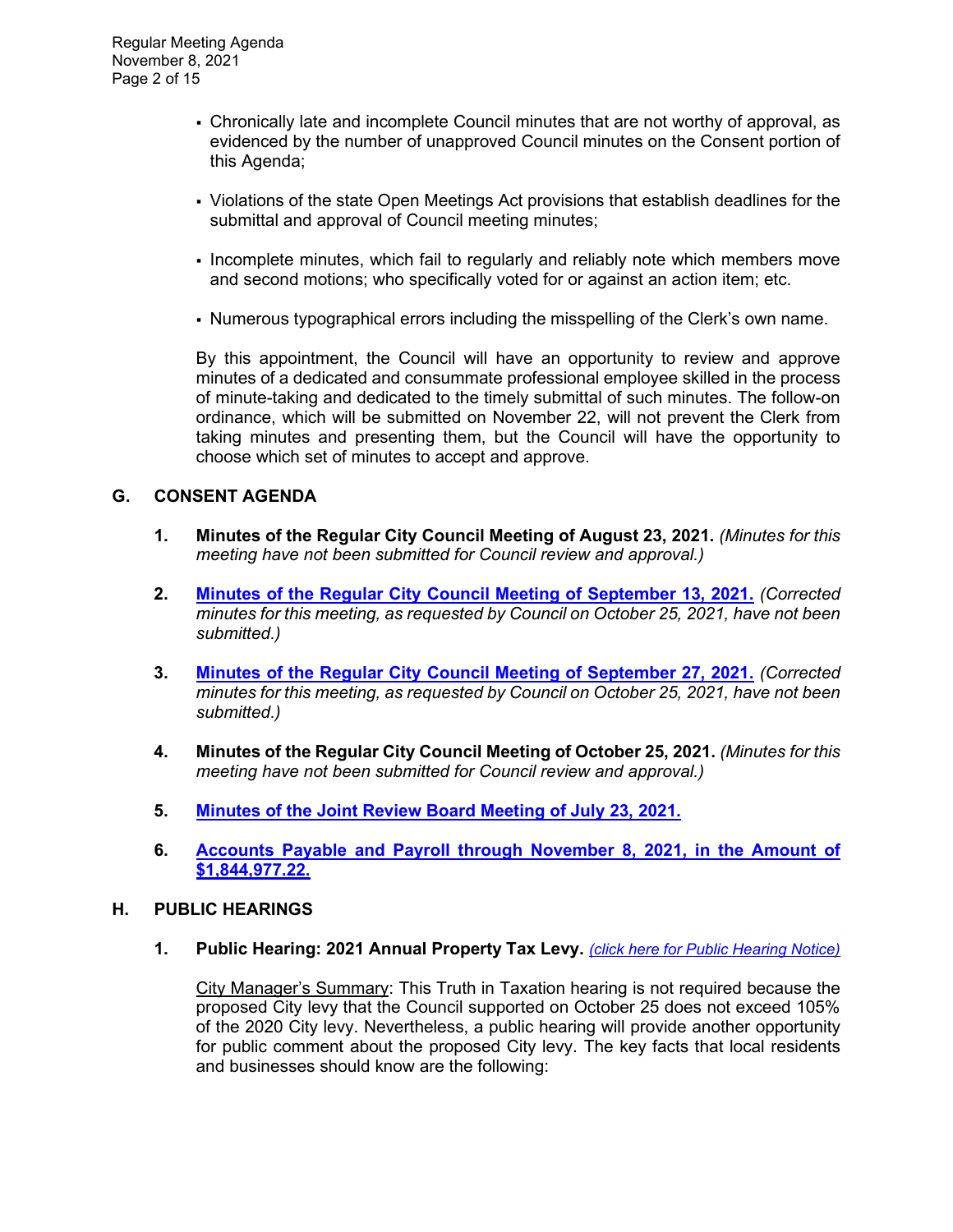- **The proposed City corporate levy is \$6,845,317, an increase of \$322,861 (4.95%) over the \$6,522,456 City Levy in 2020**. This assumes the following:
	- <sup>o</sup> An allocation of \$3,720,878 to partially meet Fire pension obligations.
	- $\circ$  An allocation of \$3,124,439 to partially meet Police pension obligations.
	- <sup>o</sup> The full abatement of the \$495,000 Library debt service.
- **The Library levy is \$2,700,708 – an increase of \$334,330 (14.13%) over the Library levy of \$2,366,378 in 2020.**
- The proposed aggregate and special service levy including the Library levy (\$2,700,708) and special purpose levies (Police and Fire pension levies which together equal \$6,845,317) totals \$9,546,025 – an increase of \$657,191 over the 2020 total of property taxes extended or abated by the City and Library combined (\$8,888,834).

*It should be noted that \$1,278,142 of the required Fire and Police Pension payments in 2022 will be paid out of General Fund revenues other than property taxes to relieve City taxpayers of an additional burden if all fiduciary obligations associated with the FY2022 pension payments and Library debt (\$495,000) fell on the City levy.* 

**The City's rate-setting EAV is assumed to be \$696,563,113 in 2021, an increase of \$86,230,051 (+14.13%) over the 2020 rate-setting EAV of \$610,333,062.** This substantial increase in the community wealth is the result of the following:

- a) the projected 2021 City levy, payable in 2022, will capture the following **new** assessed values:
	- **Recovered Central Area TIF**: In the 2020 Intergovernmental Agreement relating to tax increment financing districts in the City of DeKalb (dated November 15, 2020), the parties agreed that the last Central Area TIF annual surplus payment pertained to tax year 2020, with the last annual surplus payment paid by the DeKalb County Collector in 2021.
	- With the termination of the Central Area TIF, the "recovered" TIF value is treated the same as new property. The 2021 tax year (with taxes payable in 2022) is the first year that the recovered TIF increment can be taxed. Under the Property Tax Extension Limitation Law (PTELL), the amount of the extension (total taxes billed) for non-home rule taxing districts is limited to an inflationary increase on the value of existing property, plus an additional amount for new construction. The inflationary increase is limited to the lesser of 5 percent or the increase in the consumer price index for the year preceding the levy year. PTELL does not apply to home rule units of government such as the City of DeKalb, but the City Council has been very mindful of the impact of their levy decisions in recent years. **The "recovered TIF" value is estimated to be \$59,148,535.**
	- **Ferrara Distribution Center**: (Parcel #08-35-300-012): Total 2021 EAV equals \$17,547,861, but \$44,165 of that EAV represents existing value. \$17,503,696 in new EAV times 0.50 (50% abatement) equals \$8,751,848 in abatement. The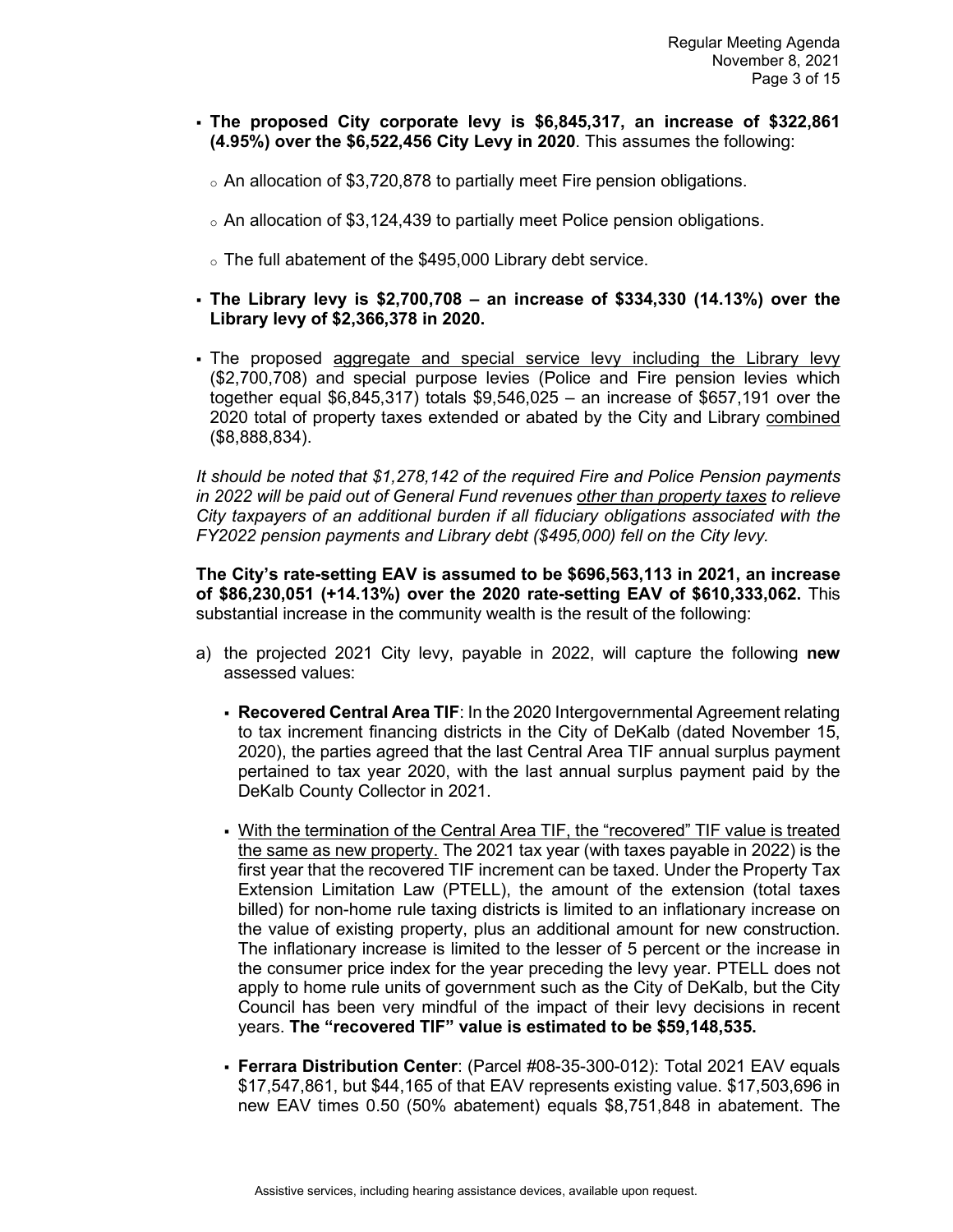total EAV of \$17,547,861 minus the \$8,751,848 abatement equals the 2021 taxable EAV of \$8,796,013.

- **Ferrara Pack Center**: (Parcel #08-35-400-009): The total EAV of \$5,860,804 includes \$18,987 in existing value. The abatement will equal \$5,841,817 times 0.50 equal to \$2,920,908.50. The total EAV of \$5,860,804 minus the \$2,920,908.50 abatement equals the 2021 taxable EAV of \$2,939,895.50. **The combined taxable EAV for the Ferrara Distribution Center and Packaging Center in 2021 is \$11,735,908.50**. At the expiration of the 15-year term for the Ferrara distribution and packaging centers, 100% of the EAV will be taxable.
- **Facebook**: The 500-acre development has been annexed and zoned "Planned Development – Industrial" since March of 2020, but no principal buildings have yet been occupied, so the "developer's exemption" still largely applies to the land. Afton Township Assessor Jay Walker is looking at a partial assessment of the ancillary buildings that have been completed to support the overall construction process, and the limited land areas surrounding them.
- **Other**: An estimated **\$3,200,000** in additional EAV tied to new construction across all other residential, commercial, and industrial projects.

#### **Total Estimated 2021 New Construction: \$74,084,443.50.**

b) The tentative **2021 DeKalb Township multiplier is 1.0199.** The 2020 EAV of \$610,333,062 times the multiplier of 1.0199% = \$622,478,690.

**Assuming a rate-setting EAV of \$696,563,113 the proposed City levy of \$6,845,317 will result in a corporate tax rate of 0.98273 (\$6,845,317 divided by \$696,563,133), which is \$8.04% lower than the City rate of 1.06868 in 2020.**

**The Library levy of \$2,700,708 divided by the rate-setting City EAV of \$696,563,113 will result in a 2021 Library rate of 0.38772 – the same as the Library rate in 2020.**

The following table puts the proposed City tax rate of 0.98273 in the context of the recent history of City tax rates:

| <b>Tax Levy Year</b> | <b>Rate-Setting EAV: City</b> | <b>City Levy</b> | <b>City Rate</b> |
|----------------------|-------------------------------|------------------|------------------|
| 2011                 | 582,504,715                   | 4,196,890        | 0.7205           |
| 2012                 | 533,805,903                   | 4,244,718        | 0.7952           |
| 2013                 | 485,923,623                   | 4,270,457        | 0.9809           |
| 2014                 | 464,966,381                   | 4,270,540        | 1.0245           |
| 2015                 | 468,077,742                   | 5,094,730        | 1.1942           |
| 2016                 | 503,861,829                   | 5,565,384        | 1.2021           |
| 2017                 | 529,629,464                   | 6,004,594        | 1.2268           |
| 2018                 | 547,947,687                   | 6,017,140        | 1.1883           |
| 2019                 | 585,726,839                   | 6,269,649        | 1.1541           |
| 2020                 | 610,333,062                   | 6,522,507        | 1.06868          |
| 2021                 | 696,563,133                   | 6,845,317        | 0.98273          |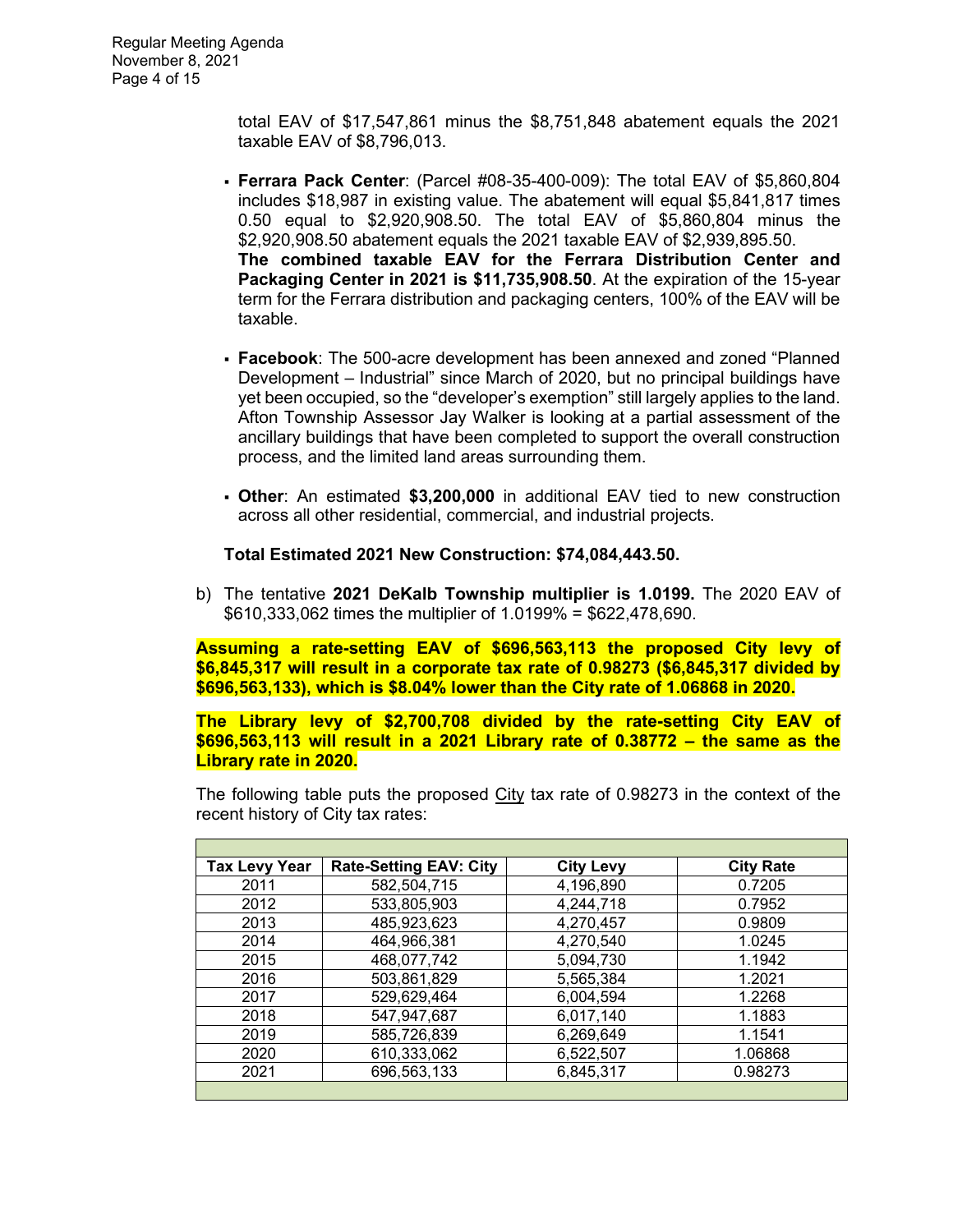The next table depicts the trend in actual City tax dollars paid if the proposed rate is 0.98273:

| Year | <b>Base EAV</b> | Twp<br><b>Multiplier</b> | <b>New EAV</b> | Homestead   | <b>Final EAV</b> | <b>DeKalb</b><br>Rate | <b>DeKalb Tax</b> |
|------|-----------------|--------------------------|----------------|-------------|------------------|-----------------------|-------------------|
| 2019 | \$97,906        | 1.0351                   | \$101,343      | $-$ \$6,000 | \$95,343         | 1.1549                | \$1,101.11        |
| 2020 | \$101,343       | 1.0409                   | \$105,488      | $-$ \$6,000 | \$99,488         | 1.06868               | \$1,063.21        |
| 2021 | \$105.488       | 1.0199                   | \$107,587      | $-$ \$6,000 | \$101,587        | 0.98273               | \$998.33          |
|      |                 |                          |                |             |                  |                       |                   |

# **I. CONSIDERATIONS**

**None.** 

### **J. RESOLUTIONS**

### **1. Resolution 2021-096 Authorizing a Second Amendment to a Retainer Agreement for City Attorney Services.**

City Manager's Summary: The attached retainer agreement between the City of DeKalb and attorneys John Donahue and Matthew Rose is the second amendment to the original contract entered in June 2019 for city legal services. The first amendment in January, 2021 reduced the amount of the retainer for basic services from \$16,000 per month to \$15,000 per month in the face of the COVID-pandemic. The proposed amendment would keep the monthly retainer at \$15,000 per month but raise the litigation hourly rate from \$185 to \$190.

The firm of Donahue & Rose has performed very well in the City's behalf, and their fees are more than competitive.

**City Council approval of the proposed contract extension is strongly recommended.** (*[click here for additional information\)](https://www.cityofdekalb.com/DocumentCenter/View/13194/8-Res-2021-096)*

### **2. Resolution 2021-097 Authorizing the Expenditure of \$600,000 in Motor Fuel Tax (MFT) Funds for the City of DeKalb Portion of the Twombly Road Reconstruction Project as Administered by DeKalb County.**

City Manager's Summary: The attached resolution authorizes the expenditure of state MFT funds for the City's share of the Twombly Road upgrade in 2021, which shall not exceed \$600,000. The Council will recall that the roadway makes several jurisdictional changes across a short stretch altering multiple times between City and Township. The road had deteriorated significantly requiring rehabilitation, and the current project replaces the street surface, storm sewer, and curb and gutter and introduces a sidewalk on the north side and a walking path on the south side. The DeKalb County Highway Department advanced the plans and contract documents and administered the bidding with the following award:

| <b>COMPANY NAME</b> | <b>BASE BID</b> |
|---------------------|-----------------|
| N-TRACK, LLC        | \$811,337.15    |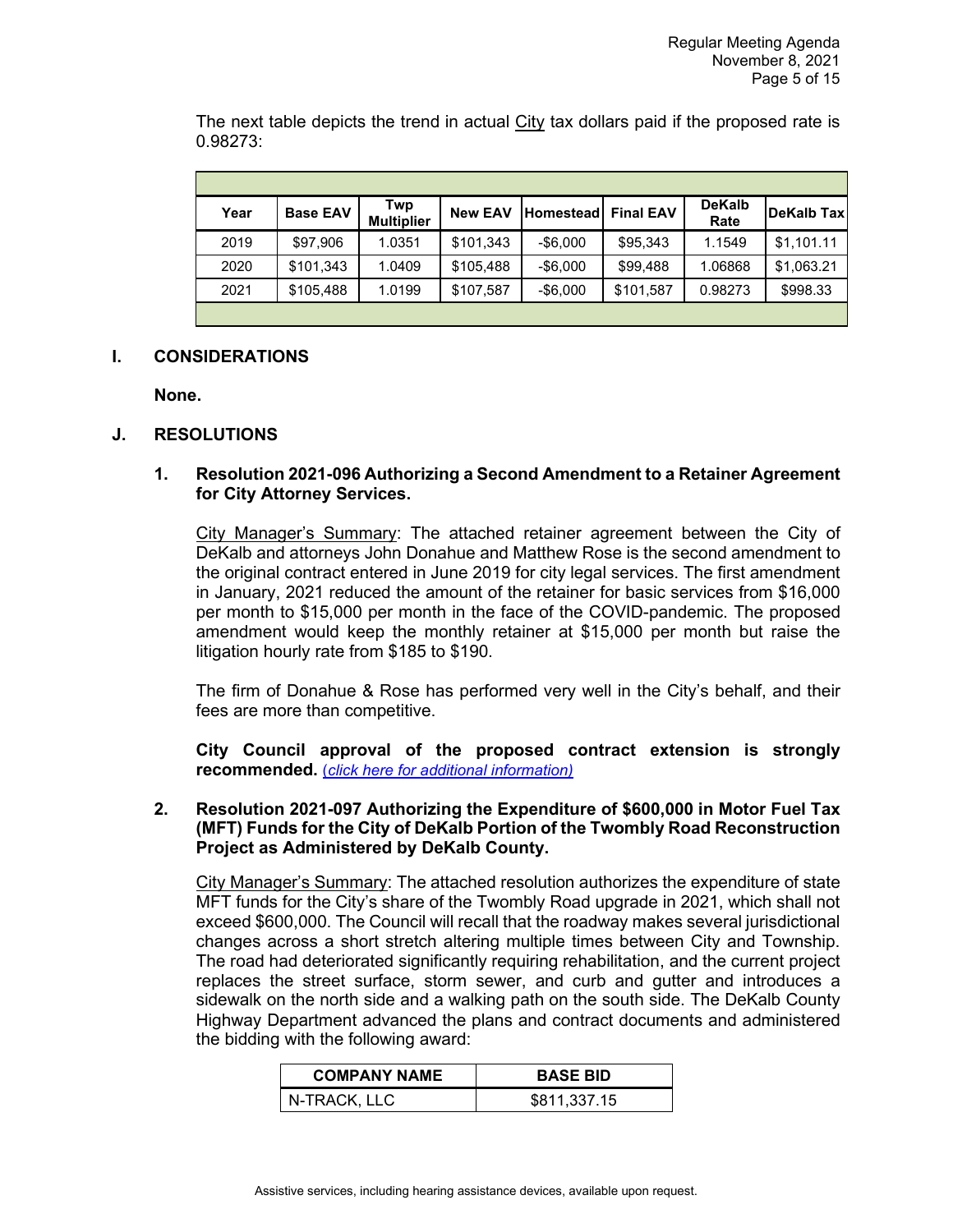DeKalb Township has been the lead agency, awarding and holding the contract. The County has provided construction engineering and contract administration on behalf of both local agencies and has billed the City for its cost responsibilities. The City Engineer concurred in support of the responsible low bidder, N-TRACK Group. Beyond budget approval in Fund 210, the City must pass a spending resolution to expend the state MFT funds as final 2021 payment requests are received.

**City Council approval is recommended.** (*[click here for additional information\)](https://www.cityofdekalb.com/DocumentCenter/View/13195/9-Res-2021-097)*

#### **3. Resolution 2021-098 Authorizing the City Manager to Sign Agreements for Insurance Coverage Effective January 1, 2022, to December 31, 2022, in an Amount Not to Exceed \$554,523.**

City Manager's Summary: The City's insurance services contract with Arthur J. Gallagher for workers compensation and property/casualty insurance expires on December 31, 2021. After 14 years with Gallagher, the City opted to test the market for such services. Although the City's experience with Gallagher was very solid, the 2020 renewal bid (payable in 2021) increased by 36%. The RFP was designed to test how much of this proposal was due to market factors such as rising litigation and jury verdicts associated with law enforcement actions, the sudden onset of COVID-19, and rising cyber liability associated with the severity of ransomware claims. Josh Boldt, Assistant to the City Manager, has provided a history of the Gallagher premium pricing in the attached memorandum.

A public notice solicited sealed proposals by October 15. Gallagher did not submit a proposal. Proposals were received from Corkill Insurance and Crum-Halstead.

Corkill Insurance was not able to submit a proposal that included all the requested insurance coverages. Instead, Corkill Insurance was only able to provide a proposal for Excess Workers Compensation coverage at a total FY2022 cost of \$167,630 from the Illinois Public Risk Fund (IPRF). However, Corkill Insurance advised that the City does have the option to assign Corkill as the servicing agent through the Illinois County Risk Management Trust (ICRMT).

**Crum-Halsted Agency of Sycamore submitted a competitive, all-inclusive proposal at a total FY2022 cost of \$554,523**. Crum-Halsted has serviced the area since 1924 and presently employs 63 individuals throughout their local offices. The Crum-Halsted team has over 125 years of combined insurance experience with a local customer service team. The Crum-Halsted proposal principally utilizes the Illinois Counties Risk Management Trust (ICRMT) to provide the requested insurance coverages.

The ICRMT is a risk pool featuring 380+ member entities throughout Illinois. The ICRMT features a 97% annual retention rate with local government clients ranging from municipalities to community colleges. The ICRMT brand is widely recognized as a reputable insurer of local governments by industry professionals, including our City Attorney and the professional financial audit team at Sikich, LLP.

The ICRMT features a suite of claims services through Insurance Program Managers Group (IPMG) at no cost to the City. Presently, the City contracts with CCMSI, a thirdparty administrator, to adjust and administer claims on behalf of the City. While CCMSI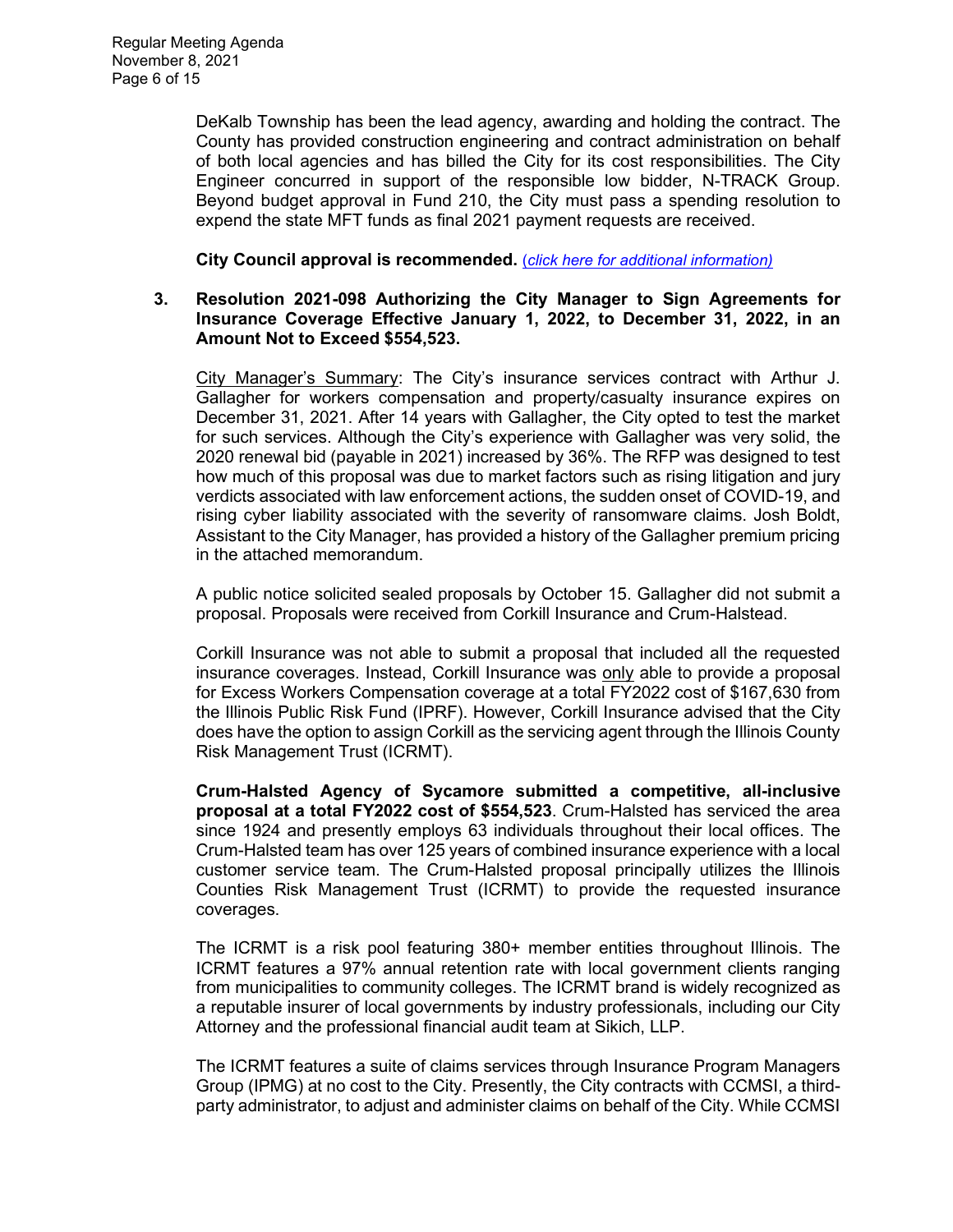has provided excellent service to the City, the City can realize annual savings by joining the ICRMT. For instance, as of October 26, 2021, FY2021 Third-Party Administrative fees to CCMSI totaled \$30,000. Claim processing drives these expenditures and continues to be an increasing drain on Fund 700.

| <b>Legal Services Costs</b>                                                          |  |        |  |        |  |  |
|--------------------------------------------------------------------------------------|--|--------|--|--------|--|--|
| 2021 YTD 10/26/21<br>2020<br>2022<br>(CCMSI/Gallager)   (CCMSI/Gallagher)<br>(ICRMT) |  |        |  |        |  |  |
| 'Base Fee                                                                            |  | 30,000 |  | 30.00C |  |  |

Members of the City staff interviewed Crum-Halsted regarding their proposal. Since the City specifications invited interested firms to recommend coverage alternatives for the City, the following coverages were modified from the original bid specs:

- General Liability Insurance
	- <sup>o</sup> No Annual Aggregate Deductible
	- $\circ$  Underlying Liability Limits are \$1,000,000/\$3,000,000
	- <sup>o</sup> Excess Liability Limit is \$9,000,000
- Workers Compensation Insurance
	- <sup>o</sup> \$500,000 deductible proposed instead of \$650,000
	- <sup>o</sup> Employers Liability is \$2,500,000
	- <sup>o</sup> Claims are handled by ICRMT instead of CCMSI (noted above)
- Cyber Liability Insurance
	- $\circ$  Proposal is for \$2,000,000 of coverage instead of \$3,000,000

The Crum-Halsted proposal is for FY2022 only. Crum-Halsted felt it could not accurately predict rate changes for FY2023 and FY2024 in the current volatile insurance market. The below information below summarizes Crum-Halsted's proposal:

| <b>Premiums - Crum Halsted</b>             |    |          |  |  |
|--------------------------------------------|----|----------|--|--|
|                                            |    | 2022     |  |  |
| Package - ICRMT                            | \$ | 388,951  |  |  |
| Property - ICRMT                           |    | Included |  |  |
| <b>Excess Law Enforcement - ICRMT</b>      |    | Included |  |  |
| Cyber - ICRMT                              |    | Included |  |  |
| Aviation Liability - Global Aerospace      | \$ | 27,000   |  |  |
| Tank Liability - Chubb-Westchester         | \$ | 8,267    |  |  |
| <b>Excess Workers Compensation - ICRMT</b> | Ś  | 130,305  |  |  |
| <b>Broker Commission - ICRMT</b>           |    | Included |  |  |
| Sum                                        | ς  | 554,523  |  |  |

ICRMT cannot provide coverage for the City's airport and fuel tank liabilities, so Crum-Halstead worked with Global Aerospace to provide an aviation liability insurance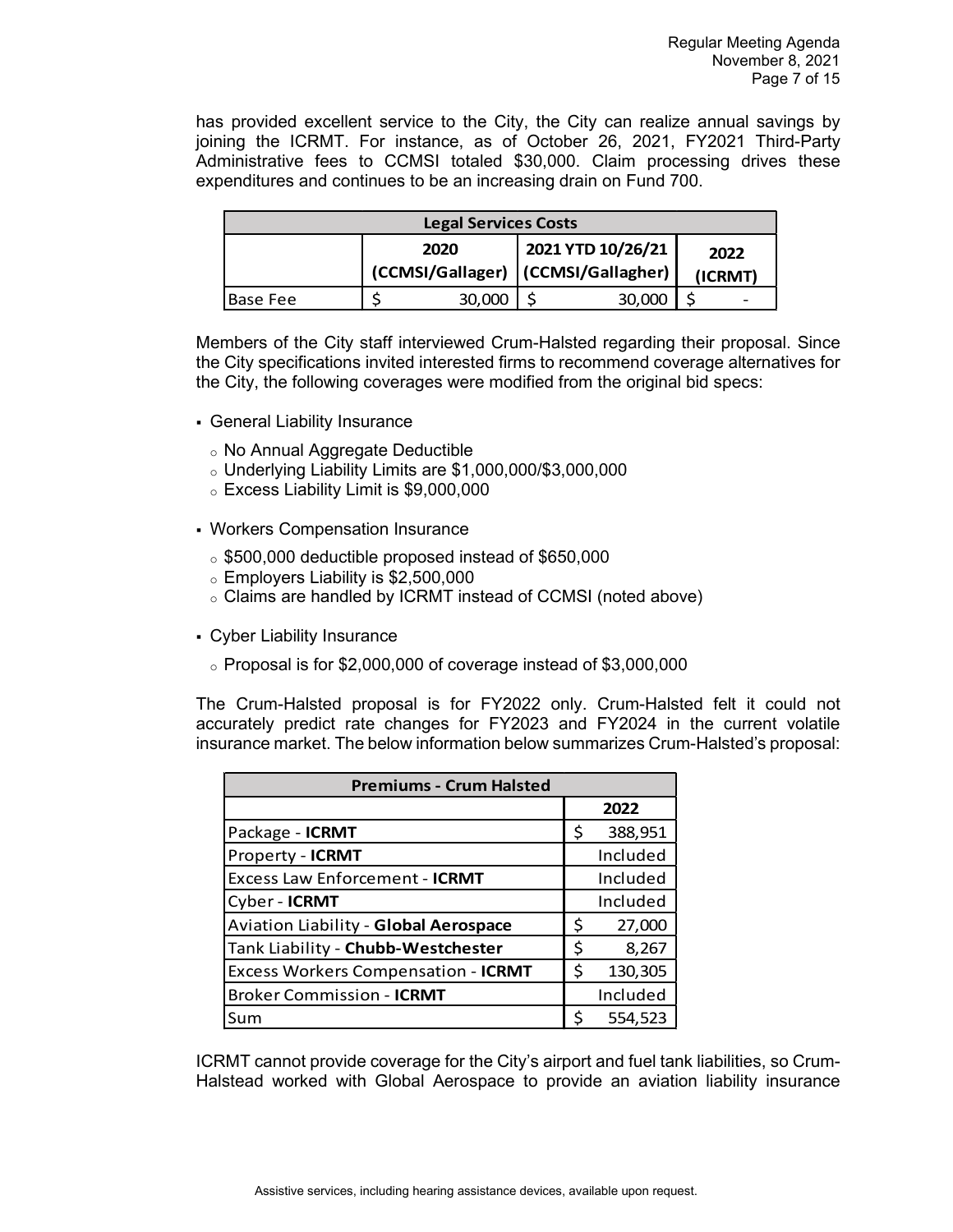premium quote of \$27,000 and worked with the Chubb Group for a tank liability premium quote of \$8,267.

Crum-Halsted has submitted a responsible proposal to meet the City's insurance requirements. The Crum-Halsted and ICRMT proposal provides a savings of \$53,905 (8.86%) over the 2021 Gallagher contract.

**City Council approval is recommended.** (*[click here for additional information\)](https://www.cityofdekalb.com/DocumentCenter/View/13196/10-Res-2021-098)*

**4. Resolution 2021-099 Approving an Amendment to the Collective Bargaining Agreement with the DeKalb Fraternal Order of Police, Lodge #115, Illinois Fraternal Order of Police Labor Council, for the Period from January 1, 2020, through December 31, 2022.** 

City Manager's Summary: On August 9, 2021, the City Council reviewed and supported a staff proposal for a Civilian Police Review Board. On September 13, the City Manager brought an ordinance (Ordinance 2021-040) to the Council for first reading that amended the original proposal after further consultation with the Human Relations Commission on September 7. The amended proposal specifically

- required the Chief of Police to consult with the Board once an internal investigation was complete and before making any recommendation for discipline; and
- provided for an informal public hearing of citizen complaints in public session. While citizens could bring confidential complaints to the Chief of Police or Fire and Police Commission, the Citizen Review Board would only hear signed and written complaints if their findings and recommendation will publicly bear on a Police Officer's career and professional standing.

On September 10 the City received a formal "Demand to Bargain" over the proposed Citizen Review Board from the Illinois FOP Labor Council. The first bargaining session was held virtually on Tuesday, September 21. At that time, the FOP presented several key concerns:

- that no sworn officer should be "ordered" to appear before the Review Board against his or her will;
- that the Board must maintain the confidentiality of active and pending disciplinary proceedings until discipline is imposed; and
- that in the event discipline is imposed by the Chief of Police, the proceedings of the Board shall not be publicly released until any subsequent grievance or arbitration rulings are final.

Additional conversations occurred until a face-to-face bargaining session was arranged for Friday, October 15. During this bargaining period, the City Council postponed further consideration of the proposed Citizen Police Review Board on second reading.

The collective bargaining since mid-September between the City and FOP representatives has focused on competing drafts of an amendment to the current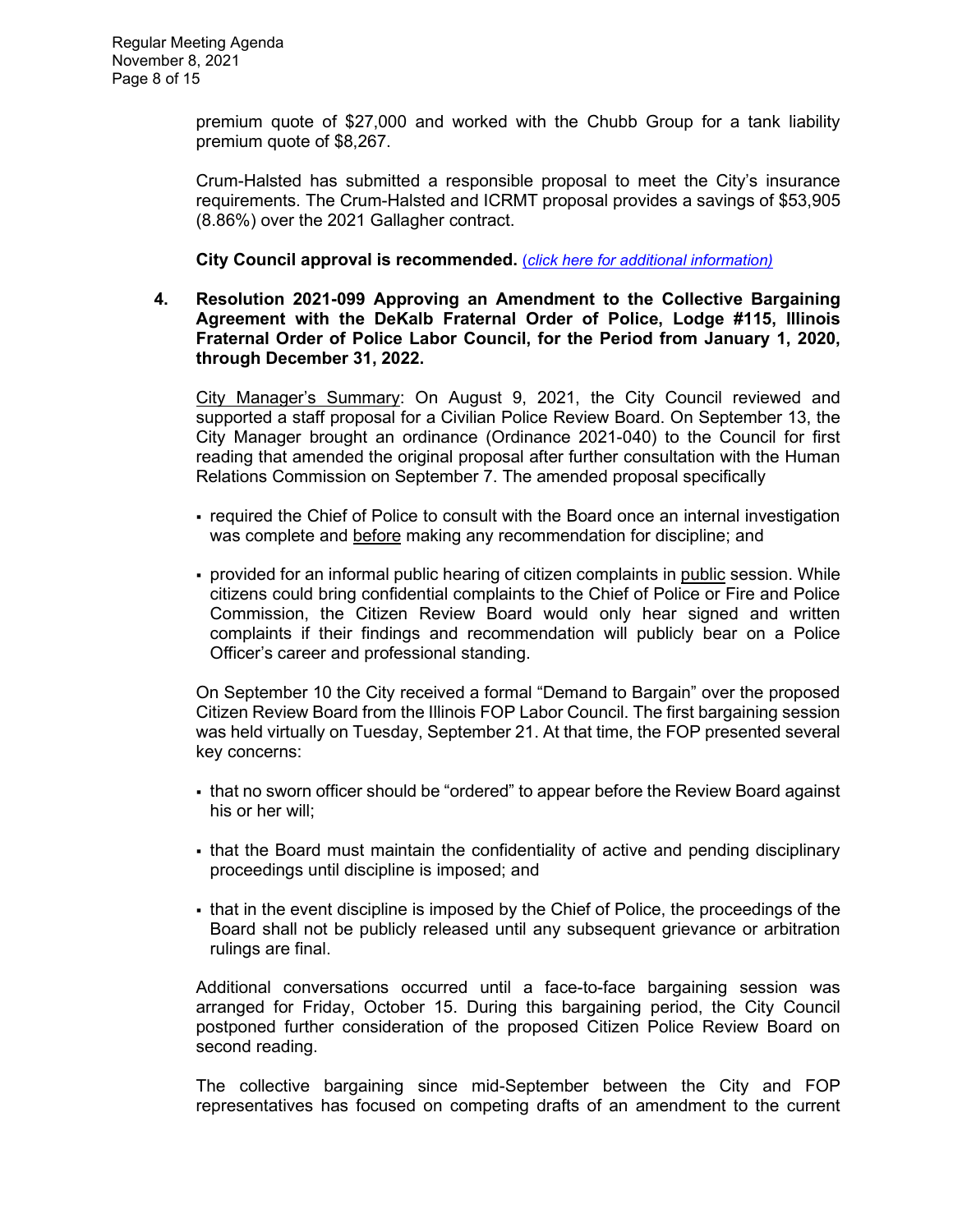FOP/City contract which expires on December 31, 2022. The section in question is Article 14, "Discipline and Discharge," Section B, "Statutory Provisions," which currently reads as follows:

#### **Section B. Statutory Provisions**

Nothing in this Labor Agreement is intended to or should be construed to waive employees' right to union representation during questioning that the employees reasonably believe may lead to discipline. An employee shall be required to obtain representation, if possible, within two (2) hours regarding discipline involving 3-day suspensions or less. If an inquiry, investigation, or interrogation, oral or written, of a Member could result in recommendation of some action such as suspension, loss of pay, or benefits, or discharge, then the Employer shall follow the procedures set forth in the Uniform Peace Officers Disciplinary Act, 50 ILCS 725/1, *et. seq. (emphasis added).* 

The tentative agreement reached on October 15 with the FOP Labor Council would replace the current language of Article 14, Section B with the following, extended elaboration of the applicable statutory provisions:

# **Section B. Conduct of Disciplinary Procedures**

All administrative procedures, including, but not limited to interrogations, informal inquiries, and formal investigations, which may lead to disciplinary action shall be conducted in a manner consistent with the Uniform Police Officers Disciplinary Act ("UPODA") and the Illinois Labor Relations Act ("ILRA") and shall not waive any rights of an officer in regard to these acts or any other federal or state law.

"Interrogation," "informal inquiry," and "formal investigation" shall be defined as in UPODA and shall not be construed in any other manner. The Department shall have the authority to investigate any complaint against an officer. However, all anonymous, oral, unsigned, unsworn, or unverified complaints shall not constitute just cause for disciplinary action.

Disciplinary action may be taken only after the conclusion of an internal Department investigation of the matter, and all information and evidence which is produced by the Department's investigation shall be strictly confidential until the conclusion of the Department's investigation and any administrative procedure or grievance adjudicating the discipline, except as may otherwise be provided by this Section. The Chief of Police shall have the sole authority to discipline up to and including termination, subject to the appeal and grievance/arbitration procedures provided by this Agreement.

Upon conclusion of the investigation, but prior to the formal administration of discipline, the full content of the Department's investigation file shall be made available to the Union member officer(s) who are under investigation and to the Union, except when prohibited by law. The content of the investigation file shall be kept confidential by the Union and said officer(s). In the event that any information or evidence relating to the City's adjudication of employee grievances or disciplinary cases involving a Union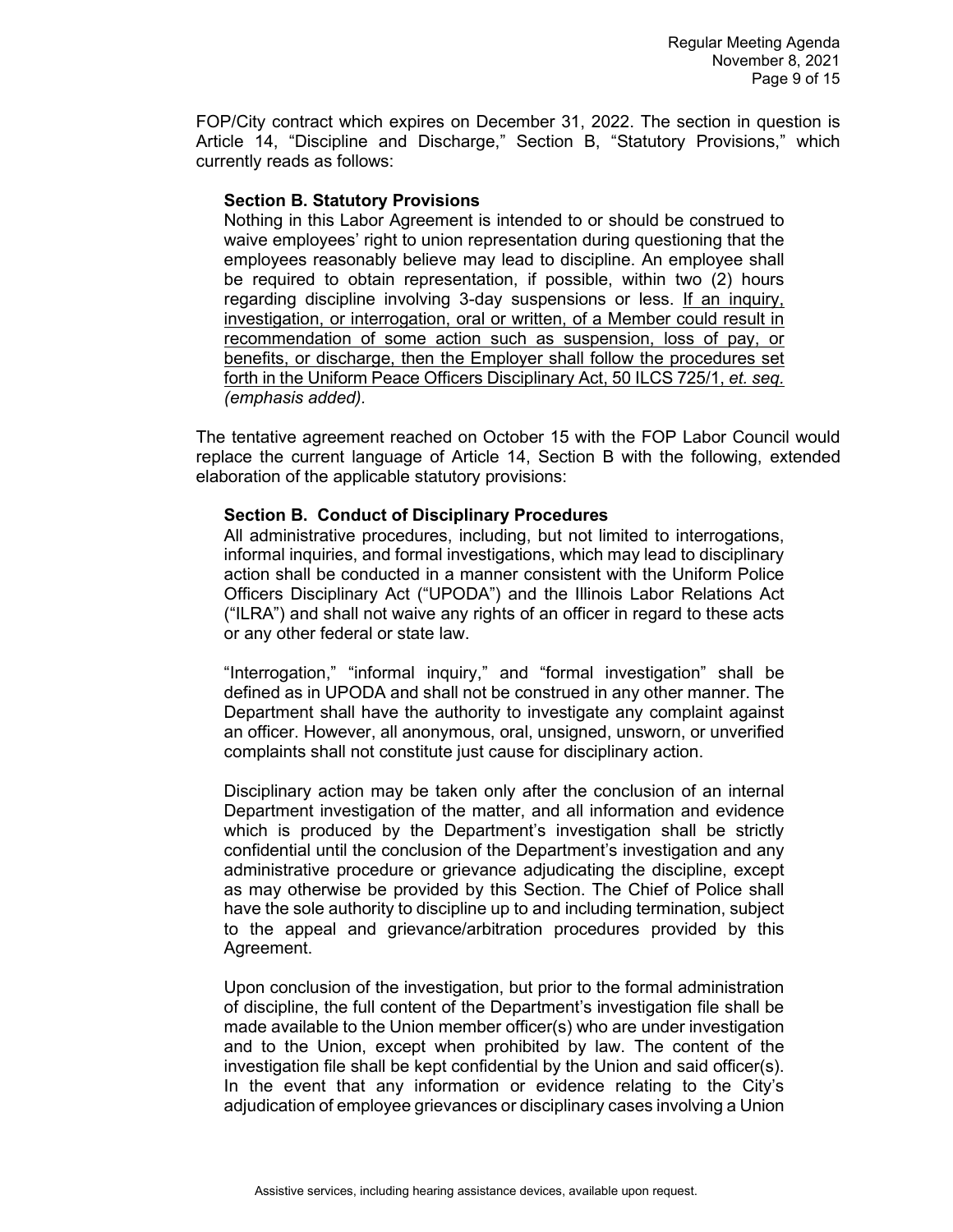member that would be exempt under the Illinois FOIA, 5 ILCS 140/7(n), is released publicly prior to the final outcome of cases in which discipline is imposed for whatever reason, intentionally or not, by the City's officers, agents or employees, or by the Police Review Board or any member of that Board that evidence or information shall not be relied upon as the basis for discipline, unless said evidence or information is released publicly by the Union, the officer(s) under investigation, or a member of the Union. For the purpose of this Section, such evidence or information is not released publicly if it is considered during a closed session of a public body of the City, including the City Council, the City's Board of Fire and Police Commissioners, or the City's Citizen Police Review Board. Notwithstanding the foregoing, said evidence or information may be relied upon as a basis for discipline if it is released publicly pursuant to applicable law. In the event that said evidence or information is ordered released publicly pursuant to applicable law, the City shall either assert any lawful exemptions and privileges to prevent said disclosure and/or allow the Union to intervene to prevent said disclosure.

No member shall be compelled to give testimony concerning any disciplinary matter before the City's Civilian Police Review Board. This shall not be construed to prohibit or prevent voluntary testimony, or otherwise impair a member's duty to cooperate in the City's defense of a claim that is subject to the City's indemnification obligation under Article 20 of this Agreement.

**Boiling this down, the following understanding is intended in the revised contractual language:**

- **The proposed Citizen Police Review Board ("CPRB"), a quasi-adjudicative body subsidiary to the Corporate Authorities, must conduct its inquiries or hearings "in a manner consistent with the Uniform Police Disciplinary Act ("UPODA") and the Illinois Labor Relations Act ("ILRA")."**
- **Any "formal investigation" or "informal inquiry" conducted by the City or the CPRB shall conform to the definition as provided by the UPODA.**
- **No Police Officer can be subjected to a public or confidential interrogation before the CPRB, or be compelled to appear in any proceedings before the CPRB. A Police Officer, of his or her own accord, may appear in such proceedings.**
- **Pursuant to the public disclosure exemptions identified in the Illinois Open Meetings Act ("OMA") and relevant Illinois Freedom of Information Act ("FOIA") provisions, the identity of a Police Officer involved in an administrative hearing, and all records relating to such a proceeding, may only be shared with the CPRB in executive or confidential session, until such time as the final outcome of any discipline is imposed. The disclosure of an officer's identity or the records shared with the Board in closed session prior to the imposition of discipline after all legal remedies are exhausted would be a fineable offense, and could lead to removal of office and criminal prosecution.**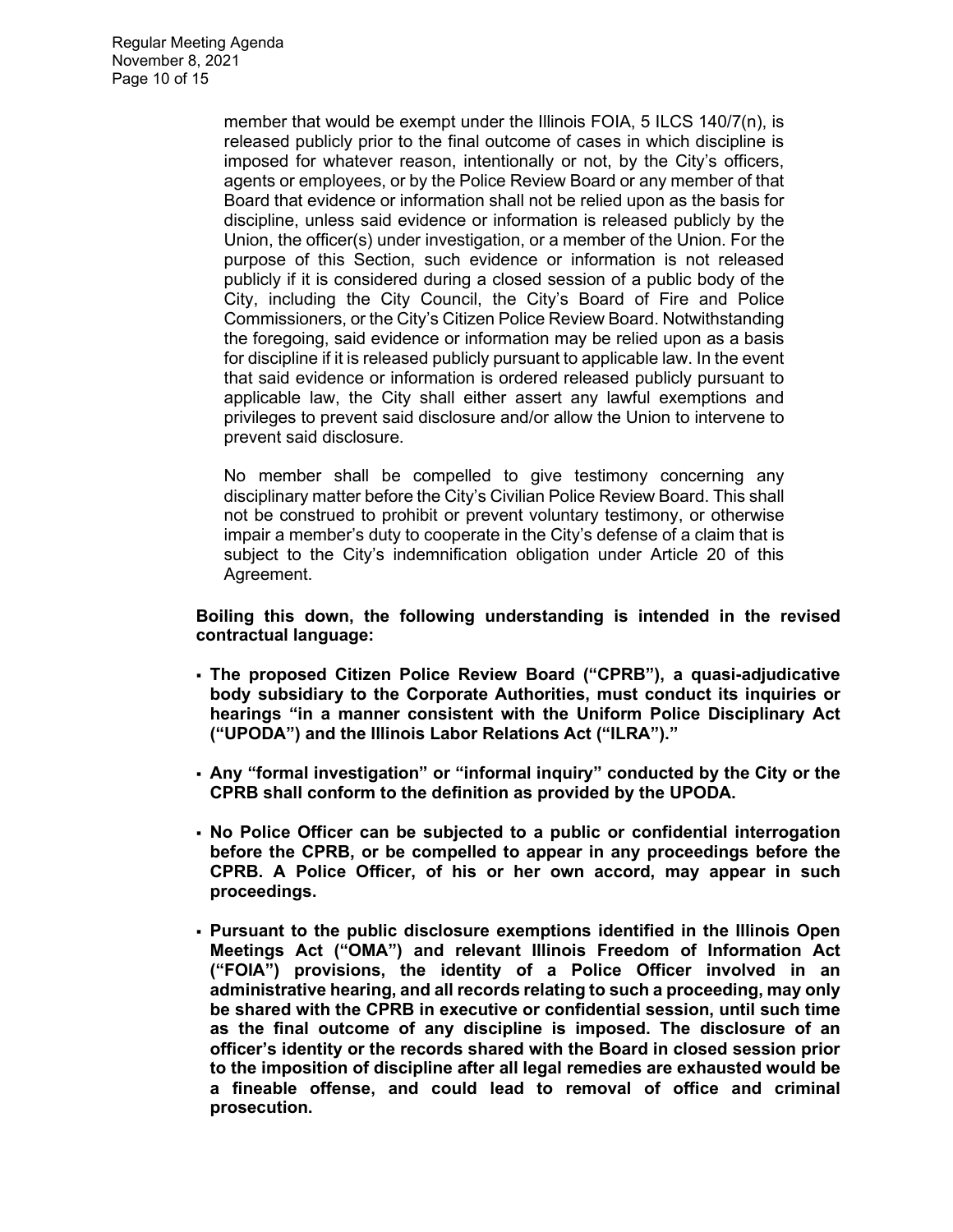The proposed revisions to Article 14 conform with state statutory provisions and their purpose is to bring sharp attention to the relevance of those statutory provisions as the City moves ahead with the CPRB.

**City Council approval is recommended.** The FOP Lodge 115, which represents the sworn officers in the DeKalb Police Department, has voted to ratify the proposed revisions. (*[click here for additional information\)](https://www.cityofdekalb.com/DocumentCenter/View/13197/11-Res-2021-099)*

# **K. ORDINANCES – SECOND READING**

### **1. Ordinance 2021-040 Amending the Municipal Code by Adding a New Chapter 46 "Citizen Police Review Board".**

City Manager's Summary: Council action on the second reading of the attached ordinance has been postponed since September 27, awaiting the outcome of the FOP Labor Council's "Demand to Bargain" the provisions of the proposed Citizen Police Board as they apply to the collective bargaining agreement between the City of DeKalb and the Illinois Fraternal Order of Police Labor Council. In the foregoing background for Resolution 2021-099, amending the current City/FOP collective bargaining agreement, the outcome of the recent labor negotiations is described in detail. A redlined version of the proposed Ordinance 2021-040 is appended to this Agenda to more clearly describe the impact of the agreement reached in the recent labor negotiations.

As described above, the differences between the ordinance draft before the Council on September 13 and the November 8 redlined draft revolve around the letter of relevant state statutory provisions. In the context of the revised ordinance language, the reader will want to know under what circumstances the public may bring a complaint and how the public may be informed of the progress of the complaint thereafter. While the Citizen Police Review Board and the Police Chief will in time provide more public guidance on these points, the following is consistent with the revised FOP contractual language and Illinois statutes:

 **Citizen Complaints**. Nothing in law currently prevents a citizen from appearing at a public Council meeting or a public meeting of the Human Relations Commission to make a public complaint about a city official in the three minutes typically provided persons wishing to appear under "Public Participation." In such instances, the Mayor or the commission chair will ask the most responsible city official present (e.g., the City Manager, Police Chief, etc.) to follow up with the complainant. In the case of the CPRB, the original and the revised language of Ordinance 2021-040 allows the chair, upon an affirmative vote of a majority of the quorum, to establish a time when the complaint may be heard by the CPRB. Such a meeting, as described in both versions, must be held "in accordance with the OMA and other applicable laws." What is clear as a result of the labor negotiations over the past 6 weeks is that a complaint brought to the CPRB against a Police Officer must be considered by the CPRB in closed session and the public release of those proceedings must await the final outcome of discipline. It is also clear that the disclosure of this confidential discussion or the records shared by the Chief of Police with the Board prior to the Chief's determination regarding discipline and the actual imposition of discipline after all legal remedies are exhausted would be a fineable offense and could lead to removal of office and criminal prosecution.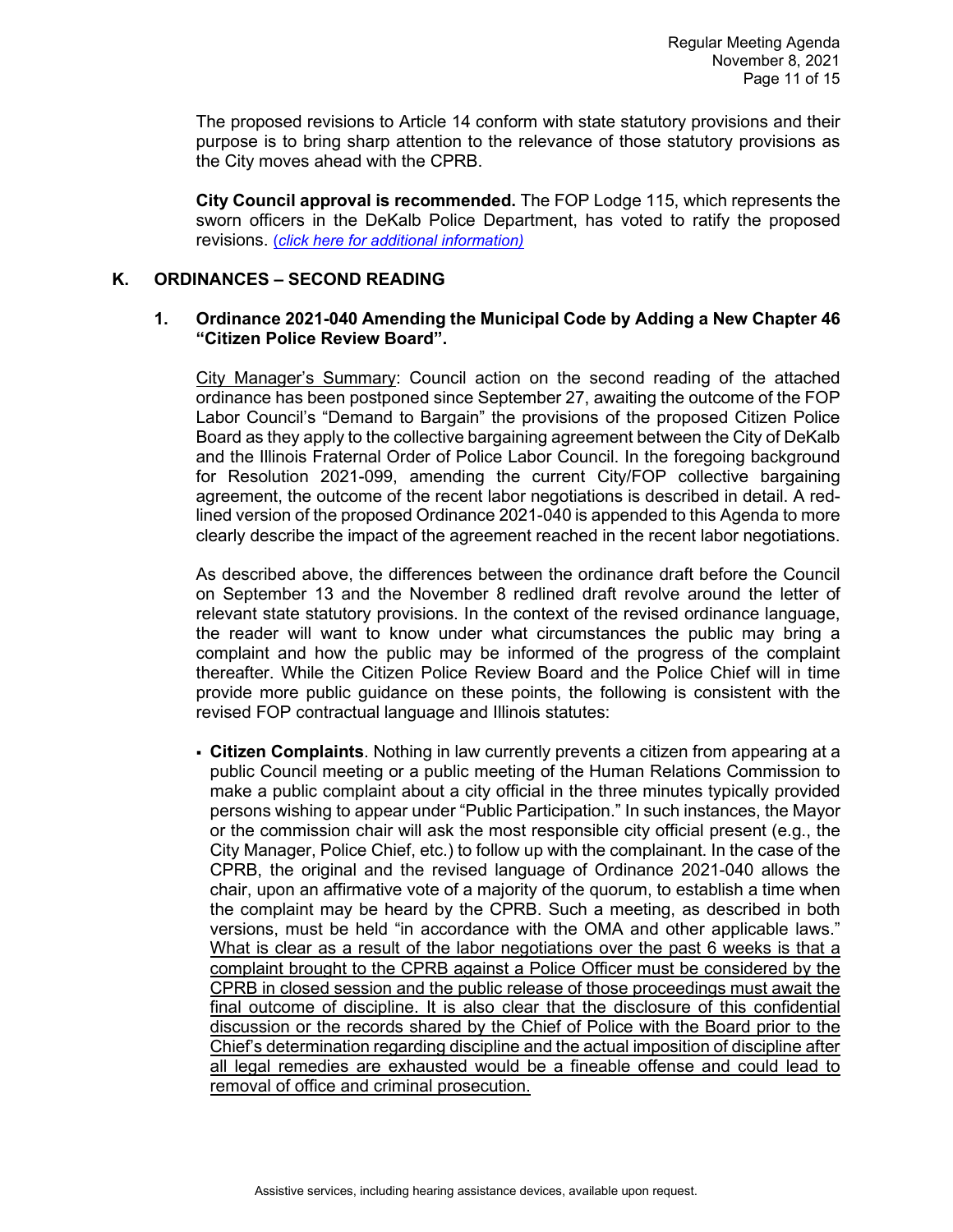**Board Authority Before Officer Discipline May be Determined by the Chief**. In both the September 13 version of the attached ordinance and the redlined version attached to this Agenda, the Board may review all the responsive records regarding a Citizen Complaint (including, but not limited to, Police case records and internal reports, incident reports, interview transcripts, and audio/photo/video recordings) and provide written recommendations to the Chief of Police as to whether the Board finds that it is more likely than not that a Police Officer violated a Department policy and the discipline, if any, which should be imposed for said violation(s). Such review and any related discussion with the Chief by the Board must be held in executive session, and shall be subject to the OMA, FOIA, and UPODA protections described above.

**City Council approval of the revised Ordinance 2021-040 is recommended.** (*[click](https://www.cityofdekalb.com/DocumentCenter/View/13198/12-Ord-2021-040)  [here for additional information\)](https://www.cityofdekalb.com/DocumentCenter/View/13198/12-Ord-2021-040)*

# **L. ORDINANCES – FIRST READING**

### **1. Ordinance 2021-044 Authorizing the 2021 Levy and 2022 Collection of Taxes in and for the Corporate and Municipal Purposes and Special Service Areas of the City of DeKalb for Fiscal Year 2022.**

City Manager's Summary: As noted in the Public Hearing portion of this Agenda, the City Council concurs with the City Manager's recommendation to establish a corporate levy of \$6,845,317 which includes \$3,720,878 to partially meet the City's Fire pension obligations and \$3,124,439 to partially meet the City's Police pension obligations. Based on a projected rate-setting City-wide EAV of \$696,563,113 this levy should result in a tax rate of 0.98273%, an 8.04% decrease from the 2020 City rate of 1.06868%.

The City will not levy for its IMRF obligations, Social Security obligations, general corporate purposes, or the Library GO bond obligation. These obligations will be paid from other General Fund revenues – primarily sales and use taxes.

The City's aggregate levy includes a pass-through amount (\$2,700,708) for DeKalb Public Library operations. The aggregate 2021 City levy is displayed in the table below:

| 2021 Aggregate &<br><b>Special Purpose Levies</b>           | 2020<br><b>Tax</b><br>Levy<br><b>Extensions</b><br>(\$) | 2021<br><b>Tax</b><br><b>Levy After</b><br><b>Abatements</b><br>(\$) | Increase /<br><b>Decrease</b><br><b>Over Prior</b><br>Year's<br><b>Extension</b><br>(\$) | Increase /<br><b>Decrease</b><br><b>Over Prior</b><br>Year's<br><b>Extension</b><br>$(\%)$ |
|-------------------------------------------------------------|---------------------------------------------------------|----------------------------------------------------------------------|------------------------------------------------------------------------------------------|--------------------------------------------------------------------------------------------|
| Corporate                                                   | \$0                                                     | \$0                                                                  | \$0                                                                                      | 0.00%                                                                                      |
| <b>IMRF</b>                                                 | \$0                                                     | \$0                                                                  | \$0                                                                                      | 0.00%                                                                                      |
| <b>Social Security</b>                                      | \$0                                                     | \$0                                                                  | \$0                                                                                      | 0.00%                                                                                      |
| <b>Fire Pension</b>                                         | \$3,569,403                                             | \$3,720,878                                                          | \$151,475                                                                                | 4.24%                                                                                      |
| <b>Police Pension</b>                                       | \$2,953,053                                             | \$3,124,439                                                          | \$171,386                                                                                | 5.8%                                                                                       |
| Public Library (pass-<br>through)                           | \$2,366,378                                             | \$2,700,708                                                          | \$334,330                                                                                | 14.13%                                                                                     |
| <b>Total Aggregate &amp;</b><br><b>Special Purpose Levy</b> | \$8,888,834                                             | \$9,546,025                                                          | \$657,191                                                                                | 7.49%                                                                                      |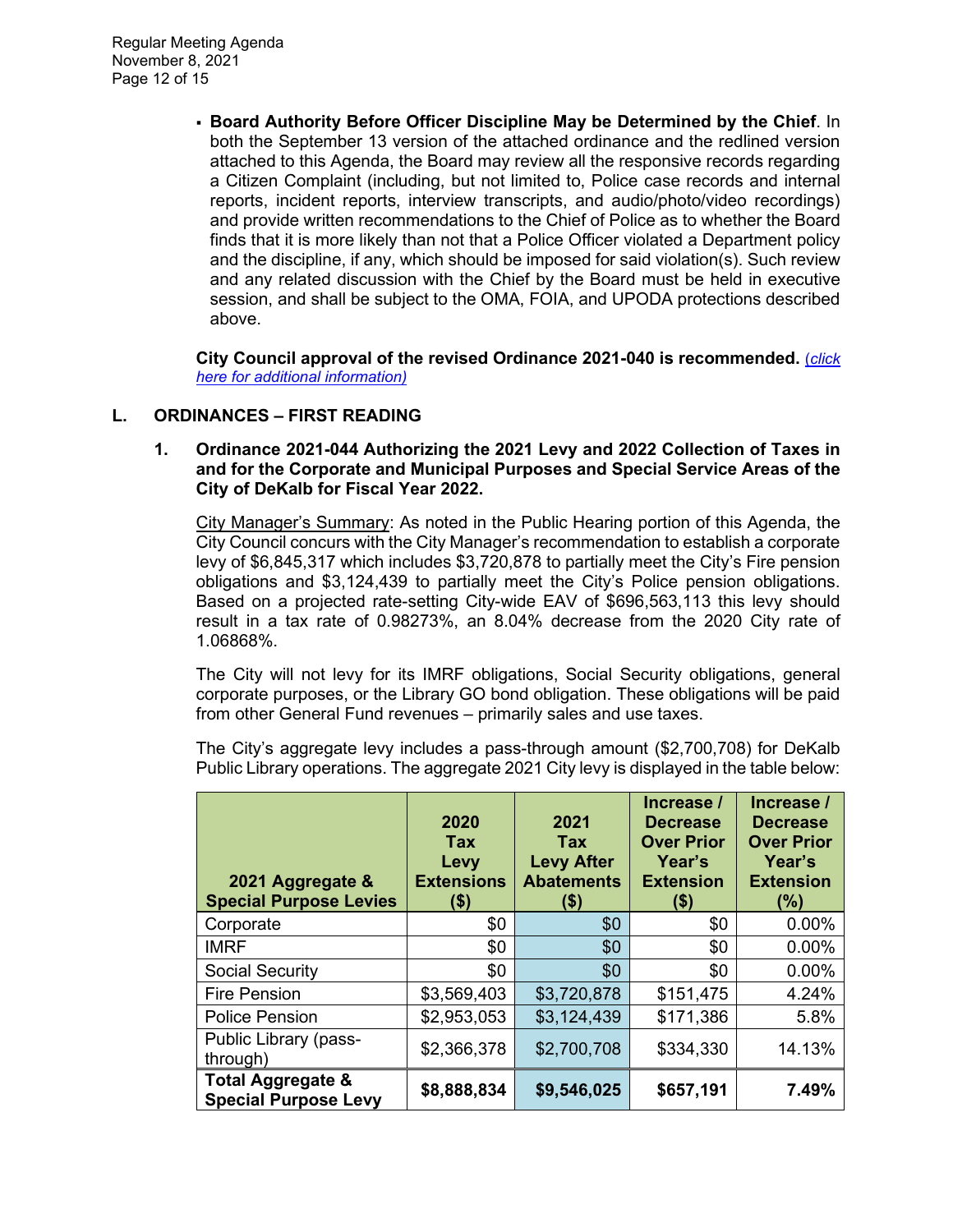In 2021, the City will also levy for six special service areas (SSA), a decrease of one against the 2020 levy (the 924 Greenbrier water debt  $-$  SSA  $#28 -$  has been redeemed). SSA #29 was activated in April 2020 to fund road repairs in the Market Square Shopping Center. SSA #30 was activated in December 2020 to fund public safety and security improvements at Hunter Ridgebrook. All other SSAs are levied at the same amounts as 2020 and are detailed in the following table:

| <b>2020 Estimated Tax Levy</b>                     | 2020<br><b>Tax Levy</b><br><b>Extensions</b><br>$($ \$) | 2021<br><b>Tax Levy</b><br><b>After</b><br><b>Abatements</b><br>(\$) | Increase /<br><b>Decrease</b><br><b>Over Prior</b><br>Year's<br><b>Extension</b><br>$($ \$) | Increase /<br><b>Decrease</b><br><b>Over Prior</b><br><b>Year's</b><br><b>Extension</b><br>(%) |
|----------------------------------------------------|---------------------------------------------------------|----------------------------------------------------------------------|---------------------------------------------------------------------------------------------|------------------------------------------------------------------------------------------------|
| <b>Special Service Area Levies</b>                 |                                                         |                                                                      |                                                                                             |                                                                                                |
| SSA #3 - Heritage Ridge                            | \$1,000                                                 | \$1,000                                                              | \$0                                                                                         | 0.00%                                                                                          |
| SSA #4 - Knolls                                    | \$5,501                                                 | \$5,500                                                              | \$0                                                                                         | $0.00\%$                                                                                       |
| SSA #6 - Greek Row                                 | \$16,400                                                | \$15,500                                                             | \$0                                                                                         | $-5.5%$                                                                                        |
| SSA #14 - Heartland Fields                         | \$2,500                                                 | \$2,500                                                              | \$0                                                                                         | $0.00\%$                                                                                       |
| SSA #28-924 Greenbrier                             | \$8,704                                                 | \$0                                                                  | $-$8,704$                                                                                   | NA.                                                                                            |
| SSA #29 - Market Square                            | \$200,000                                               | \$50,000                                                             | $-$150,000$                                                                                 | $-75%$                                                                                         |
| SSA #30 - Hunter Ridgebrook                        | \$100,000                                               | \$50,000                                                             | $-$50,000$                                                                                  | $-50%$                                                                                         |
| <b>Total Special Service</b><br><b>Area Levies</b> | \$334,105                                               | \$124,500                                                            | $-$209,605$                                                                                 | $-62.74%$                                                                                      |

The City is also required to levy for the principal and interest of bonds issued by the municipality. It is standard practice to abate all debt service levies immediately after their adoption, with the exception of debt related to the 2013 Library expansion project. **For the 2021 levy year, the debt service payment (\$495,000) for the Library debt will be paid from General Fund revenues, as in the 2020 levy year, in order to hold the City tax rate down.**

**City Council approval on First Reading is recommended.** (*[click here for additional](https://www.cityofdekalb.com/DocumentCenter/View/13199/13-Ord-2021-044)  [information\)](https://www.cityofdekalb.com/DocumentCenter/View/13199/13-Ord-2021-044)*

#### **2. Ordinance 2021-045 Abating the 2021 Tax Levy for the Debt Service of the General Obligation Corporate Purpose Bonds of the City of DeKalb.**

City Manager's Summary: When a municipality issues bonds, a Bond Order is filed with the County Clerk that determines the amount to be levied each year until the bond is paid off. The City currently holds a number of bonds which automatically levy property taxes for the debt service. It has been the past practice of the City to use other revenue sources to pay for annual principal and interest payments. As a result, the City is able to abate the taxes levied for debt upon approval of the annual tax levy. Historically, the only debt payment that is not abated is the principal and interest for the 2013 Library expansion project (\$495,000 in 2021). While this debt is actually paid by the Library, the debt issuance is in the City's name and the City has historically levied these dollars. **In 2021, as in 2020, the Library GO debt service will be levied and abated by the City. The City will transfer General Fund dollars to the Library Fund and thence to the Library.**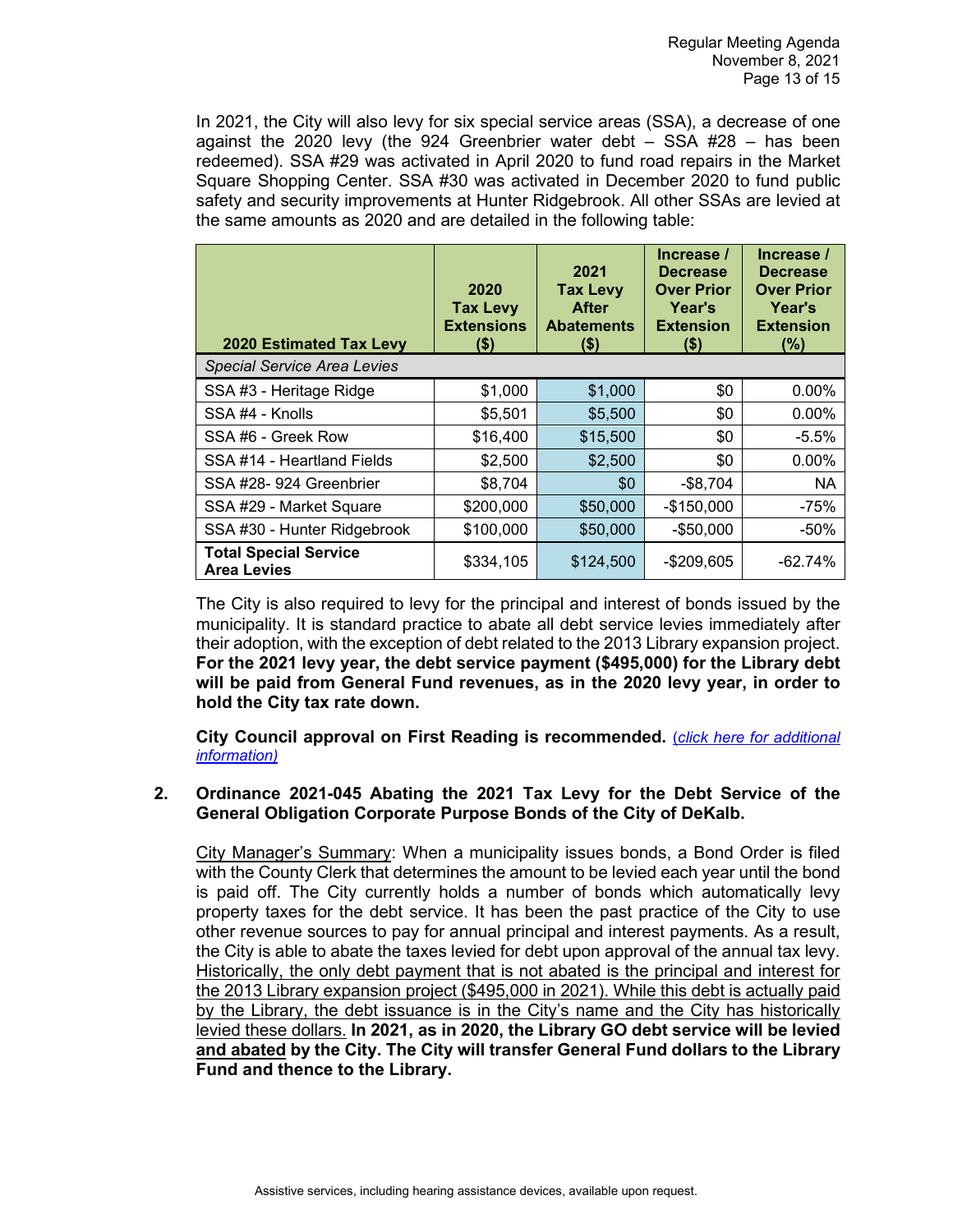For the 2020 tax year, the General Fund's general obligation debt service levies were adjusted for one year by the Refunding Bond of 2020, approved by the Council on September 28, 2020 (Ordinance 2020-063). **The 2020 Refunding Bond "scooped" the January 1, 2021 and July 1, 2021 debt service on four of the City's GO bonds payable from the General Fund and "tossed" them to 2028, 2029, and 2030 when the principal was sharply less. This resulted in one fiscal-year hiatus in GO debt payments to digest the harsh fiscal impacts of the COVID-19 pandemic. In FY20022, the GO debt service returns**.

The outstanding bonds are identified below:

- **GO Refunding Bonds of 2010C**. In December 2010, the City issued \$5,415,000 of General Obligation Refunding Bonds to refinance prior debt at a lower interest cost. The original obligations were issued to finance storm sewer construction, road reconstruction, park land, and initial costs for the Police station.
- **GO Bonds of 2012A.** In October 2012, the City issued \$9,905,000 of G.O. Refunding Bonds for the purpose of construction of the new Police Station on West Lincoln Highway.
- **GO Bonds of 2013B**. In June 2013, the City issued \$2,380,000 of G.O. Bonds for the purpose of completing construction of the new Police Station.
- **GO Refunding Bonds of 2019**. In October 2019, the City issued \$3,925,000 of G.O. Refunding Bonds to refinance the 2010B bonds at a lower interest cost.
- **GO Refunding Bond of 2020**. On November 19, 2020, the City issued \$1,900,000 of GO Refunding Bonds. The debt impact of the Refunding Bond of 2020 based on the fiscal year is provided in the table below:

| <b>General Fund Supported Debt</b> |                  |                 |              |  |  |  |  |
|------------------------------------|------------------|-----------------|--------------|--|--|--|--|
| <b>Fiscal</b><br>Year              | <b>Principal</b> | <b>Interest</b> | Aggregate    |  |  |  |  |
| 2020                               | \$1,380,000      | \$371,532       | \$1,751,532  |  |  |  |  |
| 2021                               | \$0              | \$0             | \$0          |  |  |  |  |
| 2022                               | \$1,535,000      | \$318,291       | \$1,853,291  |  |  |  |  |
| 2023                               | \$1,595,000      | \$256,919       | \$1,851,919  |  |  |  |  |
| 2024                               | \$1,650,000      | \$212,841       | \$1,862,841  |  |  |  |  |
| 2025                               | \$1,680,000      | \$181,121       | \$1,861,121  |  |  |  |  |
| 2026                               | \$1,715,000      | \$148,782       | \$1,863,782  |  |  |  |  |
| 2027                               | \$1,750,000      | \$115,256       | \$1,865,256  |  |  |  |  |
| 2028                               | \$1,375,000      | \$83,244        | \$1,458,244  |  |  |  |  |
| 2029                               | \$1,405,000      | \$52,211        | \$1,457,211  |  |  |  |  |
| 2030                               | \$1,440,000      | \$18,000        | \$1,458,000  |  |  |  |  |
|                                    | \$15,525,000     | \$1,758,197     | \$17,283,197 |  |  |  |  |